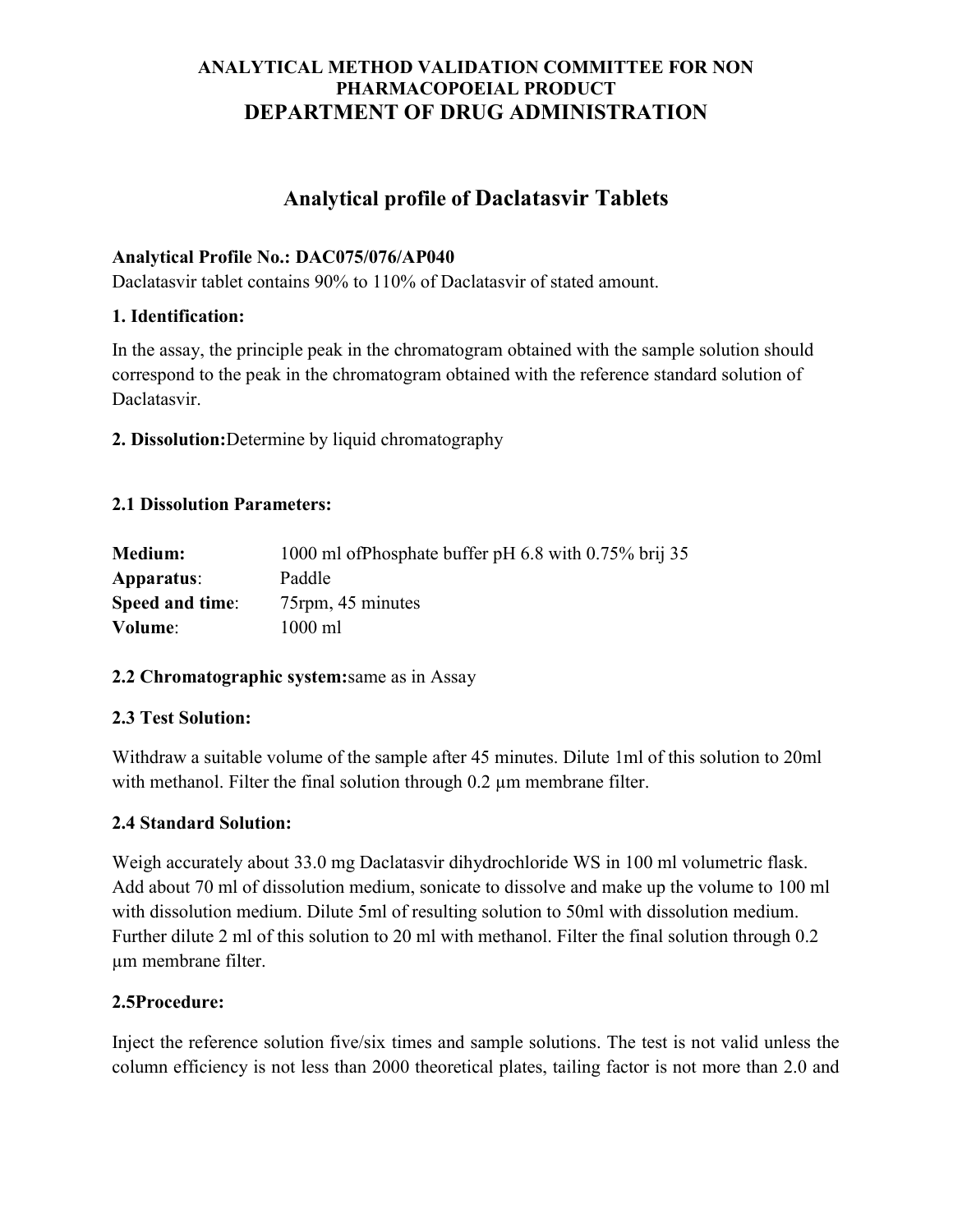## ANALYTICAL METHOD VALIDATION COMMITTEE FOR NON PHARMACOPOEIAL PRODUCT DEPARTMENT OF DRUG ADMINISTRATION

the relative standard deviation for replicate injections isnot more than 2.0%. Measure the peak responses. Calculate the % release of Daclatasvir per tablet.

#### 2.6 Limit:

D. NLT 80% of the stated amount.

3. Assay:Determine by liquid chromatography.

#### 3.1Chromatographic system:

| Column:                    | C18, $250*4.6$ mm, 5 µm |
|----------------------------|-------------------------|
| <b>Injection volume:</b>   | $5 \mu l$               |
| <b>Flow rate:</b>          | $1.0 \text{ ml/min}$    |
| <b>Column Temperature:</b> | $25^{\circ}$ C          |
| Detector:                  | $UV$ 315 $nm$           |
| <b>Mobile Phase:</b>       | Methanol: Water (98:02) |

## 3.2 Test Solution:

Weigh individually 20 tablets & crush the tablet into fine powder. Weigh accurately the powder eq. to 30 mg of Daclatasvir in 100ml volumetric flask, add 70 ml of methanol, sonicate to dissolve with intermittent shaking at 20°C to 25°C temperature and make volume to 100 ml with same solvent.Stir for 10 minutes. Dilute 5ml of resulting solution to 50ml with same solvent. Further dilute 10ml of this solution to 25ml with same solvent. Filter the final solution through 0.2 µm membrane filter.

#### 3.3Standard Solution:

Weigh accurately about 33.0 mg Daclatasvir dihydrochloride WSin 100 ml volumetric flask. Add about 70 ml of methanol and sonicate for about 5 minutes and make up the volume to 100 ml with same solvent. Dilute 5ml of resulting solution to 50ml with methanol.Further dilute 10ml of this solution to 25ml with methanol. Filter the final solution through 0.2 µm membrane filter.